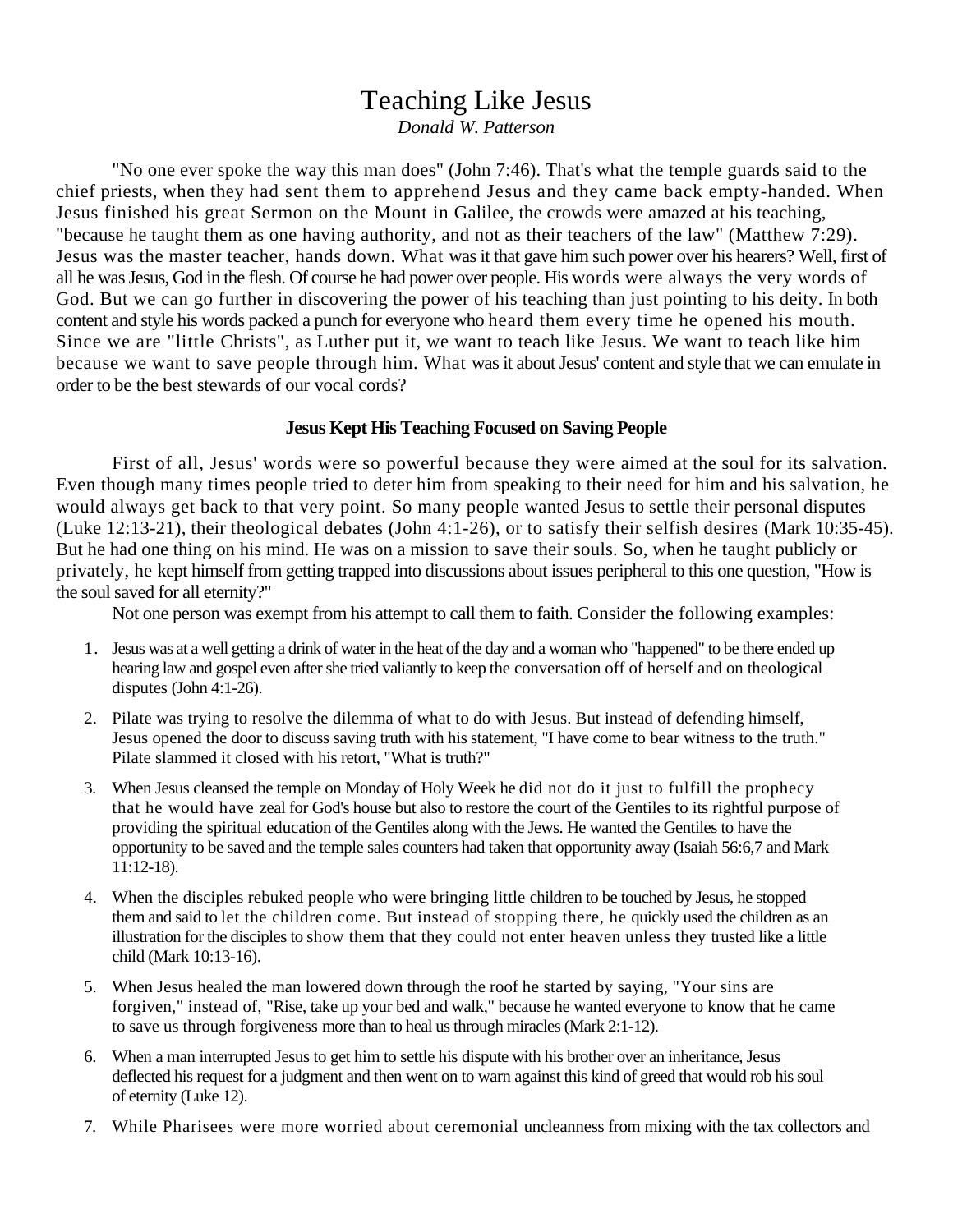sinners, Jesus pointed out that he was spending time with them to save their souls through his righteousness (Matthew 9:9-13).

You can turn to any page in the gospels and you will find Jesus speaking the words that lead people to salvation. This is a compass for our teaching. We want to teach everything there is to know about the Bible and what it says about God's will for our lives. We want to teach about spiritual gifts, the Trinity, the prophecies in Revelation, and the ways we keep the Ten Commandments. Marriages are in shambles today. A ton of folks in our pews had poor role models of conflict resolution. Not many have a clue about a life of radical Christ-like stewardship of one's time of grace. So many Generation X'ers are seeking insights to repair their fractured relationships. But as loudly as these issues beg for our attention, we had better not ever be found teaching the word of God without leading souls back to their Savior in some way. The power is in the cross and so we must put every issue squarely at the foot of that sacred tree. There our people will be saved and there they will receive from the gospel the power to be sanctified. The power will come from the dynamo of their own justification.

In order to save our audience we simply must not shrink back from making our people wrestle with the uncompromising law of God. The Old Adam with his nine lives is sitting in the pew and standing in the pulpit every Sunday. The *opinio legis* says every Sunday, "Look I am here aren't I? I am not all that bad." Even we preachers easily fancy ourselves as not being like other sinners. Whether we want to admit it or not, ever since we have awakened this morning, we have battled thoughts of comparing ourselves to others and evaluating people and ourselves based on performance or perceived performance. We cannot get away from it. That's why we need an honest soul-searching law to crush the pride in us and make us seek our Savior.<sup>[1](#page-1-0)</sup> My father was never a pastor. But he loved the law and the gospel. He knew that it was what kept him saved. Once, when he and mom came to visit our service on a Sunday, he was so happy to hear how I preached law from Isaiah 6. But he wanted to make it a teaching tool for the rest of my sermons. I can still hear the sobriety in his quivering voice as he said, "We all come to church with different values for ourselves. Some come thinking they are really something because of how well things are going at work. Others feel good about their church life. But your job, Donald, is to make us all a zero. Then, after you have put us all on that same low level you can restore us to Christ and make us 100% in him." Uncompromising law, that's what it means to preach like Jesus. Remember how he told his brothers, "The world hates me because I testify that they are evil"? (John 7). Or consider him saying in the Sermon on the Mount, "If you give good gifts to your children even though you are evil…" (Matthew 7:11).

When we preach the law, we need to hit close to home just as he did. God save us from the generic piffle, "We are all sinners." Or "We sin in thought, word and deed." Or "All of us are condemned." Instead, we want to ask pointed questions, "Have you had any jealousy today? When someone else gets a good grade, is it hard to rejoice with him or her?" Or "This morning when you were at home, did you say anything to your mother or sister that Jesus would wince to hear? Should God let a person like you into heaven? Did you lie to anyone this week? Are you harboring any hatred toward someone at work? If an angel were to run to Jesus to tell what you said at school today, would you chase after him to beg him to let you take back what you had said"? Bring the people to the edge with the law and then comfort them with the gospel. Pray about it dear preachers. God will give you more examples of specific law. And don't forget to look for the law in the text. It is a misuse of God's word to continually recite your favorite list of sins when the text has specific sins right in its borders.

Also, when preaching the law Jesus did not always shout. He did speak out boldly in Matthew 23, but most often the words themselves pierced into the division of soul and spirit without any help from the diaphragm. Most often when we raise our voices to preach law, we actually put a blunt end on the arrow.

 $\overline{a}$ 

<span id="page-1-0"></span><sup>&</sup>lt;sup>1</sup> Jesus wasn't afraid to leave his listeners with only the law. If they needed to let the law finish its work, he left them with law. Look at Luke 10:25-37 or Luke 18:18-30. Have you ever taught the Parable of the Good Samaritan to teach us how to love others? That's not why Jesus told it. He told it to show one man that he didn't love others and therefore needed a Savior from his condemnation. He left that man with the law. "Do this and you will live."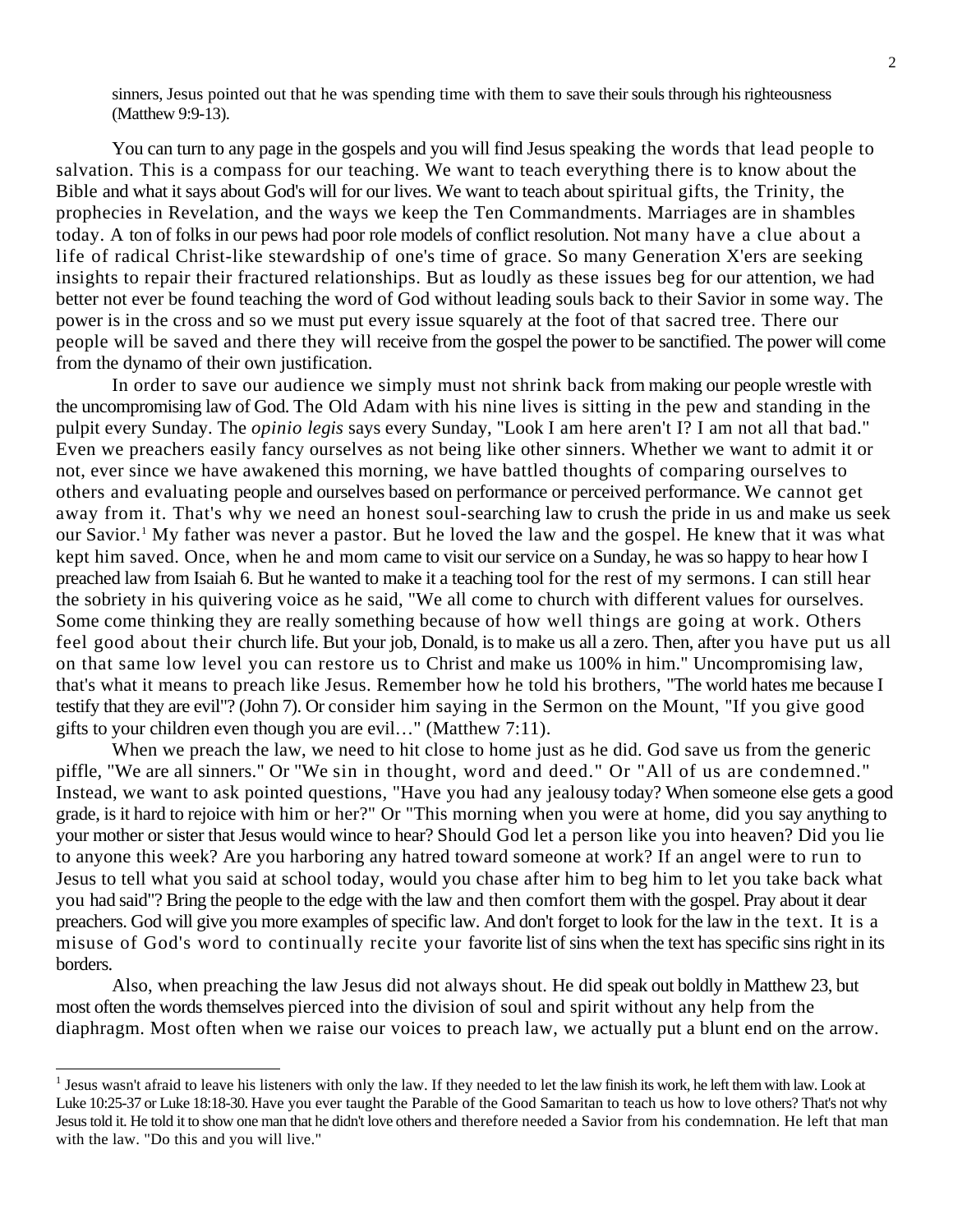Keep the words as sharp as a scalpel, not sarcastic, but penetrating and then carefully cut to the chase like the hands of a surgeon separating a tumor from life-giving brain tissue. Pierce with words, but don't beat over the head with volume. Then the folks will more easily see that you are saving them as you cut away the cancer rather than wondering why you are bruising them out of frustration. And while I am at it, get rid of that pulpit tone. Nothing will kill law and gospel more quickly than a sing-song, soft and loud, fast and slow rhythm.

It might be safe to say that we probably don't need as much help with preaching the law to our people as we do the gospel. After all, we are naturally familiar with the law. The gospel on other hand is that foreign word that even we must have preached back into our souls each dawn. Jesus' preaching of the gospel was pure, simple, and personal. When the law had done its work, he cleansed, restored, and purified with free forgiveness.

Jesus was always talking about believing in him personally (i.e., to trust in his person and work for their salvation). Consider how many times Jesus pointed to himself. In fact, if he were anyone but God, our Savior, he would drive us crazy with his seemingly egocentric claims. But since he was the One who had come to save us in living color, his claims were more than appropriate, and they serve as a guide to how we want to teach. Look at John 5:39,40. These experts in the law studied Scripture all the time because they thought they would learn how to be saved by keeping the word faithfully. Jesus said to them, "You diligently study the Scriptures because you think that by them you possess eternal life. These are the Scriptures that *testify about me,* yet you refuse to come to *me* to have life." Here are some others, "I have come that they may have life and have it to the full" (John 10:10). "Whoever believes in *him* will not perish" (John 3:16). "No one can come to the Father except through *me"* (John 14:6). You know that there are tons of examples.

For your preaching take careful note of this: we are not saved merely by careful articulation of an abstract doctrine of justification. We were saved by a person. He is called Jesus Christ, and what he actually did was live and die for us. That is personal and powerful. So, when we teach and preach, we want to talk about Jesus and his work not just about doctrine without practical application. When we pastors teach the catechism in 5th-8th grade and our new member classes we must be especially careful that we do not get so caught up in "right thinking" that Jesus becomes this cadaver that has all the right parts but is no longer alive and vibrant for the soul. Jesus told us to preach repentance and forgiveness in his name (Luke 24:47). We do that best when we tell them everything about him, about his life and what he did to save us and then call people to trade in their ugly lives for his forgiveness. When we tell them about Jesus we also want to tell the story as if we were there. That takes extra study and preparation. But our people's souls are worth it. People need to see that we personally believe in this Jesus that we are talking about. That means personal and passionate communication.

Now that I have written all this ink about always preaching to save souls you might argue that Jesus did not always talk directly about himself and his saving work. For instance, the Parable of the Sower in Matthew 13 is about the word of God and the different kinds of reception it receives in human hearts. Or consider when he taught us to forgive each other 70 x 7 times (Matthew 18). That's not about salvation. That's about obedience.

Yes indeed, to teach like Jesus is to teach so that God's people grow in their sanctification too. Everything Jesus taught had to do with either our justification in him or our sanctification through and because of him. To say it more plainly: Jesus taught in order to save people or to make saved people more like him through his gospel. The two are never separate and they weren't separate in his teaching either.

Jesus taught to change lives. That's sanctification. The Parable of the Sower changes our lives when we read it. When you read about the three bad soils don't you ask yourself what you can do to avoid being those worthless soils? It leads us to look at our hearts and repent so that our hearts will be good soil, and bear more fruit.

The command to forgive our brother 70 x 7 times changes us too. In our flesh we want to put limits on our love for others. Jesus' love is limitless. And he demands that we love with his love, not with our own feeble love. We listen to the limitlessness of his love and forgiveness and we cry out, "Lord, help me do that!" He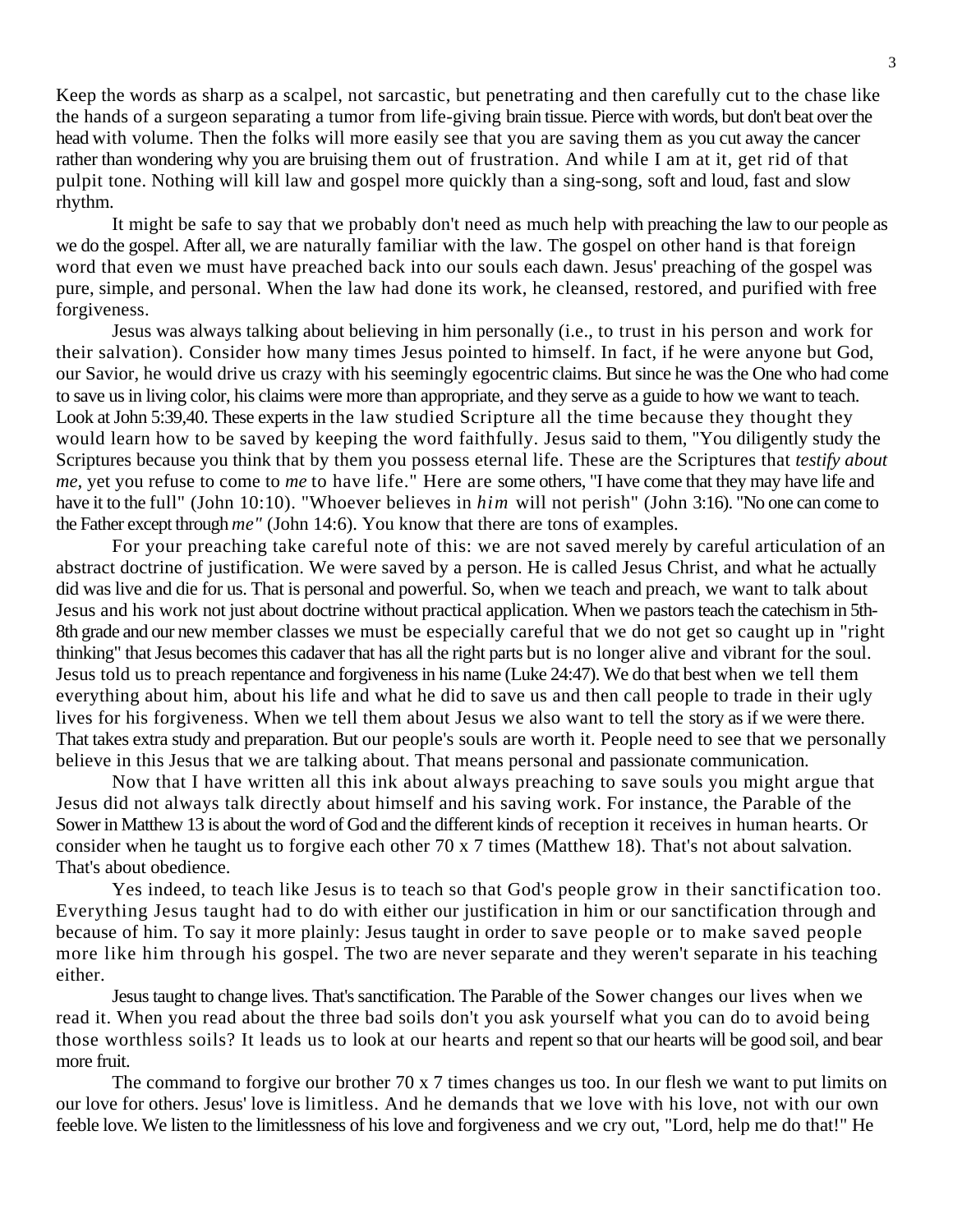always answers that kind of prayer affirmatively.

The feeding of the five thousand teaches that Jesus will provide what we need. It teaches us to relax and trust him as Savior and as our daily provider. That's sanctification and justification all in one. The Parable of the Persistent Widow teaches us to trust God enough to pray to him for help instead of working out everything by ourselves in unbelief.

So, everything Jesus did or taught either leads to our salvation or to our sanctification, or both. It either saves us or changes us for the better, for greater service to his glory. What's the point? The point is that we want to have the same focus in our teaching. We want to teach in order to save people and change their lives with God's word. We don't teach to make sure we are right and everyone else is wrong. We don't teach to change outward behavior without an inward change of attitude. We teach the word to make people quit trusting in themselves and to keep them trusting in their Lord Jesus for everything. So, as far as the content of our preaching and teaching goes, to teach like Jesus is to persistently and doggedly preach for the salvation and restoration of their souls and lives.

# **Jesus Used Simple and Powerful Techniques to Get the Point Across**

While it was the content of his teaching that made it have power to save and to change lives, we cannot overlook his style. It was so perfect, so powerful, so penetrating! Jesus took the most profound truths and made them something a child could understand. In my years of ministry I have read many commentaries and articles that use words I have to look up in order to understand what the author is trying to say about Jesus. But I never have to look up any of Jesus' words. With rare exceptions he spoke in plain, simple terms. His original listeners could listen and learn and believe. We will want to follow his lead by teaching God's truth in plain, simple terms and not grand theological phrases. Simple, clear teaching is what God used for adults and children alike. It kept static out of their reception of the truth. We want that same clear reception. One disclaimer: Jesus did say things at times that he knew would stump his listeners. He had his reasons. Sometimes it was to veil the truth from them. Sometimes it was to pique their interest. Sometimes it was to reveal to them the huge gaps in their thinking about him and true spiritual matters. But even when he was hard to understand it wasn't because the words he used were polysyllabic. His words were plain and simple but his concepts often took people to a whole new paradigm. Consider the words on the Lord's Prayer, "Forgive us our trespasses as we forgive those who trespass against us." These words challenge the most Lutheran mind don't they?

#### **Jesus Used Picture Language More Than Simple Facts**

With his plain and simple words Jesus used picture language to efficiently get his message into human hearts. His use of picture language made the truth come alive in living color. Metaphors, parables, similes, and comparisons are all over the place in the gospels.

I paged through all four gospels and examined the pages where we see the words of Christ. Guess how many pages I found where he did *not* use some kind of concrete picture, metaphor, or simile to teach his truth? One. Only one page of all the gospels, and there aren't many of his words on that page! Our Lord was the master of picture language. By using pictures he made sure his teachings would live in the hearts and minds of his listeners forever. In fact, I would guess that I could reference any one of his parables right now and if you had ever heard it (even only once) you could tell me the basic story line of the parable and its meaning. That's amazing don't you think? This guy lived 2000 years ago and his stories are still memorable, meaningful, and life-changing today.

We must return to our reference materials over and over to remember and rehearse what we mean by our theological phrases. When we use them we often find ourselves explaining again and again what they mean to our people. They cannot remember them that easily. Our theological arguments are important tools especially when building up fortresses out of the truth to protect its integrity from false teachers. But let's not kid ourselves. Our people need to hear the simple, plain word of God 99 times out of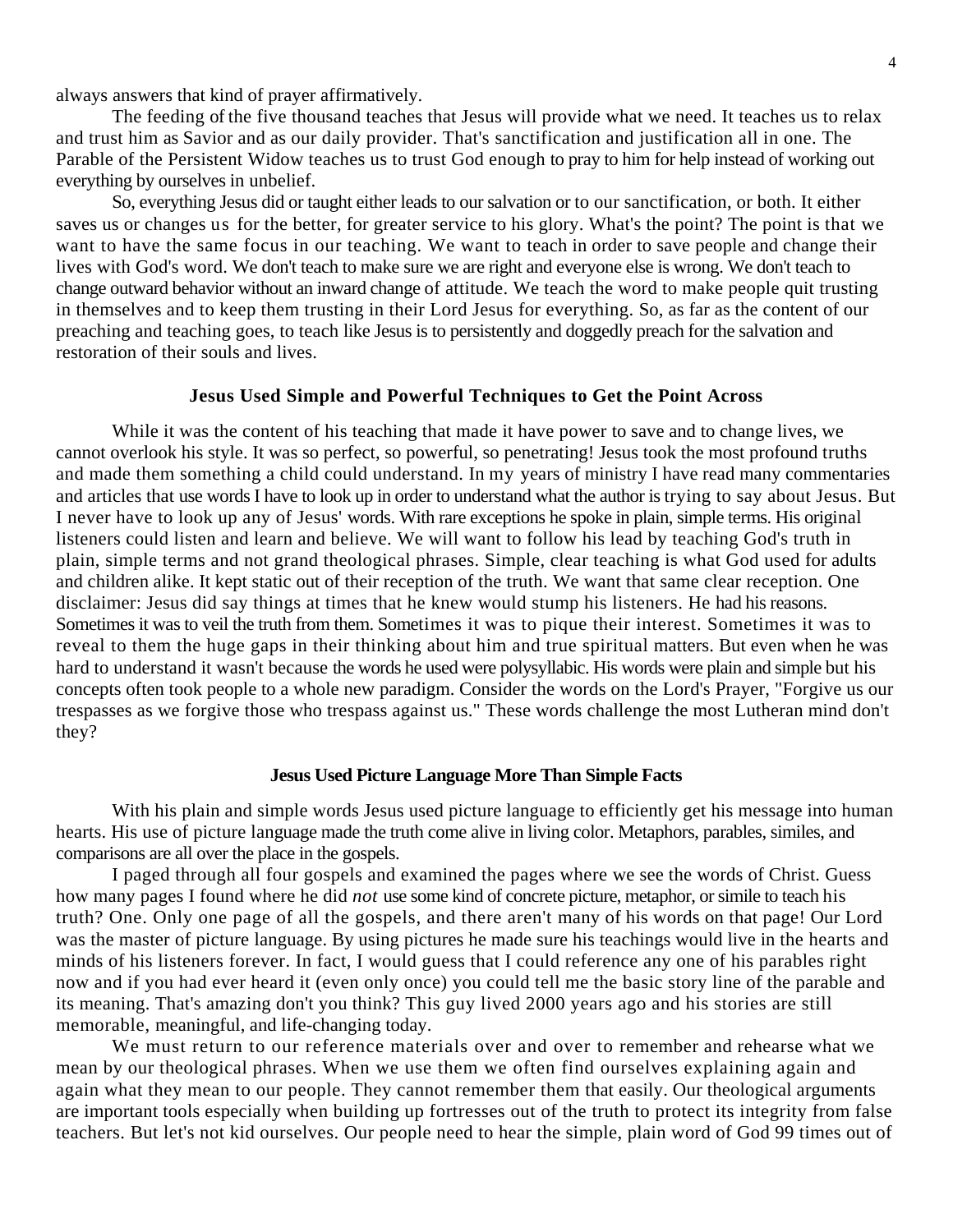100, instead of a term we must explain.

l

Sometimes Jesus' parables and pictures stumped even his followers. They didn't always understand Jesus. Think of when he warned against the yeast of the Pharisees and his disciples thought he said this because they hadn't brought any bread. Or when he talked about living water at the well in Sychar and the Samaritan woman thought for a while that he was talking about  $H_2O$ . Or when his disciples asked, "What is the meaning of the Parable of the Weeds?" (Matthew 13) But even in the moments where Jesus stumped his listeners, he still was able to keep their interest and get them to remember the picture he was painting for them. He even made his enemies remember his words when they stoutly rejected him and his message.

Do you see the value of this for teachers of the Word? There is a very important insight and encouragement for you who are sent to teach Jesus' little lambs. When you are teaching, find ways to paint simple and clear pictures of the truth you want to convey. Make God's word as memorable as possible when you teach it. Sometimes you may feel your work is nonessential because it deals with the basics, the plain and simple. Oh, nothing is farther from the truth! The basic truths are exactly what your Lord taught people. When you are teaching the rudimentary teachings of our beloved faith in simple clear words and pictures, you are saving and preserving souls in the most powerful way, just the way Jesus did.

Another benefit for the kingdom when you use vivid pictures is that they echo through your listeners to those who will listen to them. People who remember your simple illustrations and pictures will someday tell them to their children in tender bedtime conversations and supper table devotions. They will be passed on from friend to friend and from generation to generation. I am still telling my children the stories my pastor and Sunday school teachers used 35 years ago. One in particular is about a little boy who made and lost his boat and then bought it back again at a store. Have you heard that one? I think my pastor got it from his pastor when he was a boy. It is still bouncing around teaching the concept of redemption after all these years.

## **Teaching With Parables and Stories**

What is it about a story that is so much more powerful than simply telling the truth as a naked fact? First of all, the story relaxes the listener. Instead of working hard to grasp a concept the person simply follows the events and characters in the story. It is an easy and enjoyable way to learn.

Secondly, a story allows for the speaker to get behind the defenses of his listeners in order to drive a point home. If I came to you and said, "Gay people have feelings too and I want to tell you how to be sensitive to them," you would raise your defenses. You would immediately wonder if I was a flaming liberal trying to subvert God's Word and make you change your morals. But if I tell you about a guy who tried hard to change the way he was but just couldn't and I share with you his struggle and his feelings about his harsh father and prejudiced grandfather, before too long you are empathizing with him well enough, even though you don't approve of his selfchosen sexual orientation.[2](#page-4-0)

How is this insight about the power of story useful for the classroom? Well, for that student or member who dares you to teach him anything, telling stories can get behind his defenses and teach him without him being able to stop you. Some of you have people who have put a chip on their shoulder toward you. Stories help get behind their defenses. And the story helps them to forget you and listen to the things of God. The story pushes you aside although you are the one telling it.

Thirdly, stories allow the listener to feel what the speaker is talking about. They reach the heart and emotions at the same time that they reach the mind. The whole inner person is involved in learning and not just the intellect. Think of Jesus' three parables about lost and found things in Luke 15. Each one gets you

<span id="page-4-0"></span> $2<sup>2</sup>$  Hollywood has been using the power of story for decades, and by means of stories they have changed the moral fiber of our nation. In fact, some folks are even saying that the television show, "Commander in Chief," which features a woman president, is specifically intended to get Hillary Clinton elected in the next presidential race. Whether the accusation is true or not, it shows that people realize just how powerful telling stories really is. In Apache culture they have 31 stories that tell their legendary world view and religious roots. Telling stories has by itself preserved a segment of their culture true or imagined. The stories live on and on in the minds of Apaches and make them feel, well, like Apaches.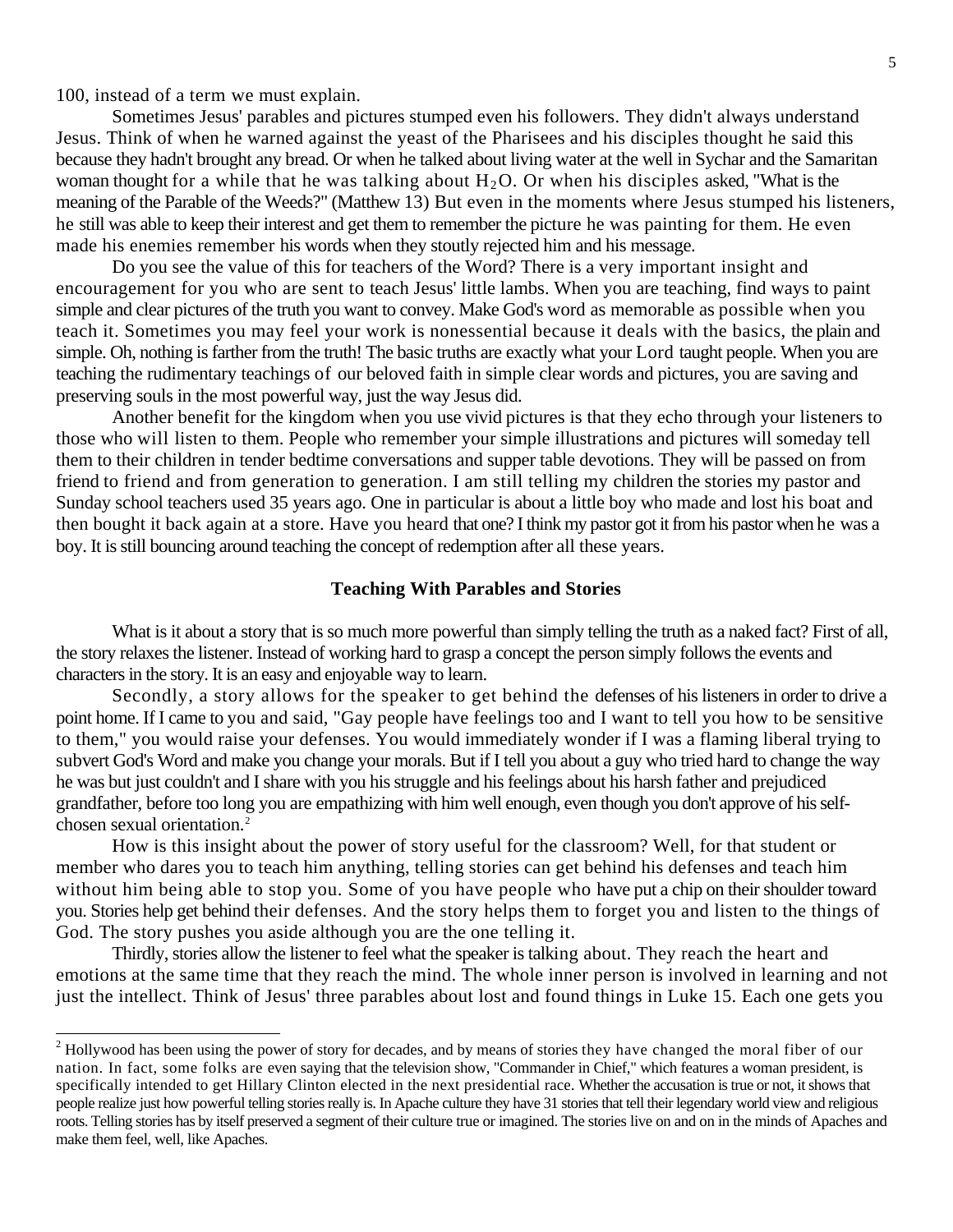in touch with anxieties you have had about the loss of important things or people in your life. And you can easily relate to the happiness of the ones who found what they had lost. Do you remember to whom Jesus told these three parables? He told them to the Pharisees who were highly critical of his outreach ministry to the dregs of society. Jesus got behind their defenses and helped them feel the urgency of finding and restoring lost treasures. The people Jesus was reaching were lost treasures to God, and Jesus wanted the Pharisees to see and feel this. That's why he told them these three parables. When they heard the three parables, they couldn't stop themselves from feeling and seeing what he wanted them to.

Fourthly, creatively telling a story engenders involuntary attention. People easily get bored and don't want to listen to us, especially in this television and video game age. But when they hear creativity they think, "Hey, this took time to think through. I am going to see what this is all about." Telling wellprepared stories unlocks some good vibes that make us want to listen.

Finally, stories allow you to take your listeners by the hand and lead them from where they are to the very place you want them to be. You are able to land them at the very spot you want them to land. Jesus did this in the parable of the Good Samaritan. By the end of that story you want to be a good neighbor to people. You feel guilty for all the times you haven't been a good neighbor too. You want forgiveness for that sin. The story accomplishes all that without anyone telling you it did.

At this point you might think, "I like the idea but I don't have any good stories. My life is boring. What can I share?" Well, you can borrow from anyone. When you hear a good story and can think of a verse it illustrates, jot it down in the margin of your Bible next to that verse. And jot down who first told the story too. (I even date it as to when I heard it.) Then when you teach that passage and tell that story, just tell your audience that you heard this story and reference your source.<sup>[3](#page-5-0)</sup> But more importantly, I want you to challenge yourself to unlock that creative side in you and to make up some stories of your own. Tell lies? No, don't tell lies. Was Jesus lying when he told parables? No. He made it clear that he was telling fiction. If the Lord used fiction to convey truth, why can't we? But do not attempt it without training and direction. "Sponge Bob Square Pants" is a story told by people without training or direction.<sup>4</sup> Entertaining with stories is not what we are talking about. Jeff Foxworthy entertains with stories.<sup>[5](#page-5-2)</sup> That's not what we are talking about either. There are lots of helps to guide and direct good story telling for illustrating God's word. In the appendix of this paper you will find some.

## **Jesus Used Metaphors and Similes**

Jesus not only told stories to draw pictures of truth. He also drew small pictures in brief one-liners. He used metaphors and similes. For example, instead of simply telling the Pharisees that Herod was a deceptive man, he said, "You go tell that fox that on the third day I will reach my goal" (Luke 13:32).

Instead of simply telling his disciples that he loved to do his Father's work, he said, "My food is to do the will of him who sent me and to finish his work" (John 4:34).

Instead of just telling his disciples that they were the ones sent by God to influence the world, he said, "You are the salt of the earth" (Matthew 5:13).

Instead of saying, "There is no way to please the Pharisees and Sadducees," Jesus said, "They are like children sitting in the market place complaining no matter what you do" (Paraphrase of Matthew 11:16).

Instead of just saying, "Put your trust in my teaching," he said, "Everyone who hears these words of

<span id="page-5-0"></span> $\frac{3}{1}$  I just heard a great story to illustrate the thought in 2 Corinthians 4:7, "We have this treasure in jars of clay," from Rev. Mark Schroeder of LPS. He told the story about a picture he saw of a hurricane Katrina victim who was intently watching some rather inconspicuous burlap sacks in a ragged net dangling from a helicopter coming to her yard where her home lay destroyed. He asked us, "Do you think she cared more about the sacks or about the food that was inside that would keep her family alive?" He didn't have to answer it for us. That's the sign of a good story. I wrote a summary of his illustration in the margin of my Bible next to 2 Corinthians 4:7. Now this one is yours. Borrow it and use it to comfort people and to teach them to let Jesus' light shine out from them without regard for themselves.

<span id="page-5-1"></span><sup>4</sup> Sponge Bob Square Pants is a popular kids' cartoon.

<span id="page-5-2"></span><sup>&</sup>lt;sup>5</sup> Jeff Foxworthy is a current popular comedian.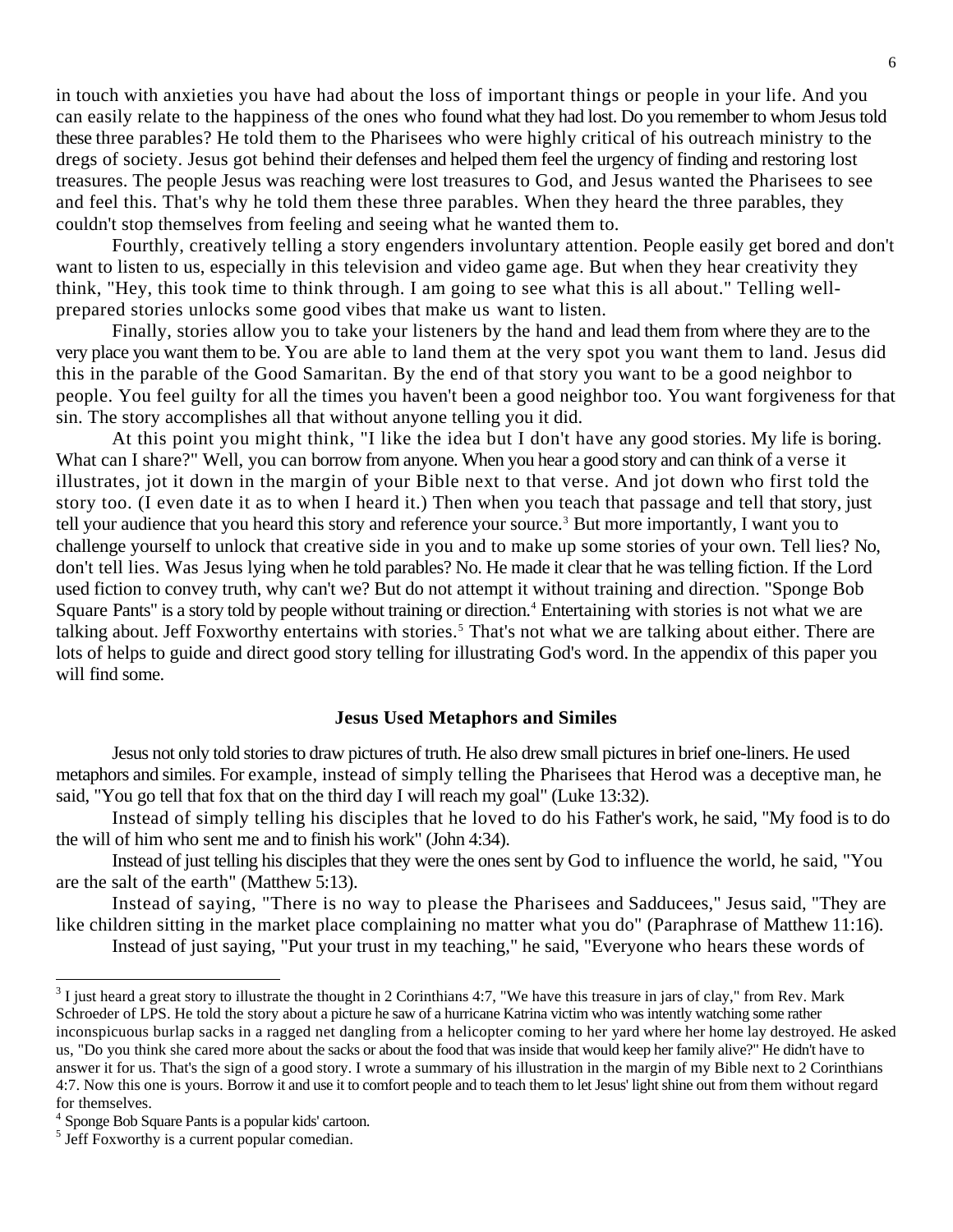mine and puts them into practice is like a wise man who built his house on the rock" (Matthew 7:24).

Do you feel how these metaphors and similes make the truth more palatable and more memorable? It makes you think of his words in terms of your five senses. You feel, taste, touch or hear something when you think of what he is saying.

To teach like Jesus, start trying to be more illustrative when you tell the main point of your lesson or sermon. Here is a metaphor for the thought, "Jesus forgives all of your sins." Say, "Jesus highlights every one of your sins on his computer screen and with the click of the delete button they are all erased forever, never to be recovered." All of us have marveled at how a large volume of information can be deleted in a split second from our computer. So, the illustration taps into our emotions and our sense of sight. The metaphorical presentation of the truth is more memorable than the plain sentence. The very best place for the metaphor is at the end of your lesson or any place where you are driving the main point home. A word of caution: be careful not to use so many metaphors for so many parts of your lesson that you are actually just displaying a penchant for metaphors and not well-planned teaching. It just takes practice to use metaphors and similes well. But diligence pays off. You will get better with time.

#### **Jesus Used Arguments from the Lesser to the Greater**

Sometimes in his teaching Jesus would refer to something in the lives of his listeners that he knew they could understand (the lesser) and relate that something to our relationship with God (the greater). Look at the Sermon on the Mount in Matthew 7. There Jesus is encouraging us to pray confidently because we can trust that God will give us what we ask for. After all, we are his children. He says, "Which of you, if his son asks for bread, will give him a stone? Or if he asks for a fish, will give him a snake? If you, then, though you are evil, know how to give good gifts to your children, how much more will your Father in heaven give good gifts to those who ask him!" (Matthew 7:9-11).

Did you notice that we are "the lesser" as sinful parents who love our children and that God is "the greater" as the perfect loving Father in heaven? The power in the illustration is in our deeply felt desire to be a blessing to our children. We know we have that desire even though we are sinful. By tapping into our deeply felt emotions Jesus supercharges his point and makes it download twice as fast into our long-term memory (notice my use of metaphor). We reason along with Jesus, "If God is perfect and we are his children, how much more then does he have that power to bless us? We are more confident to pray to him since we know he will answer." Jesus' argument from the lesser to the greater motivates us to trust more in God and pray more to him.<sup>[6](#page-6-0)</sup> It changes us for the better.

Using this teaching technique will be more challenging for us. We aren't used to finding arguments from the lesser to the greater. We will pray for God's help. Remember that he promises to answer our prayers. One example will suffice here. Little kids know how to forgive, usually better than adults. But they often wonder if God really forgives them. You could teach your children with an argument from their lesser to God's greater. It might go like this, "Have you learned to forgive anyone of something he did to you? Did you love him so much that it made you find a way to forgive him? Well, God is perfect in his love for us. He loves us more than we will ever love anyone else. So, he has found a way in Jesus to forgive us because he loves us so much." They will understand your point.

## **Jesus Used Questions To Control and Guide the Conversation to a Proper Conclusion**

Another technique Jesus used was questions. He would ask a question that piqued the listeners' interest. Then he would drive the point home with his answer. Consider when he was at the home of Simon the Pharisee. Simon was critical of Jesus for letting a prostitute touch him as she washed his feet with her hair. Jesus asked a question, "Two men owed another man some money. One owed 500 denarii and the other 50. He forgave them both. Now which of them will love him more?" (Paraphrase of Luke 7:42-44). Simon had to answer while Jesus

 $\overline{a}$ 

<span id="page-6-0"></span> $6$  In Matthew 6:26-30 there are two more examples of this technique.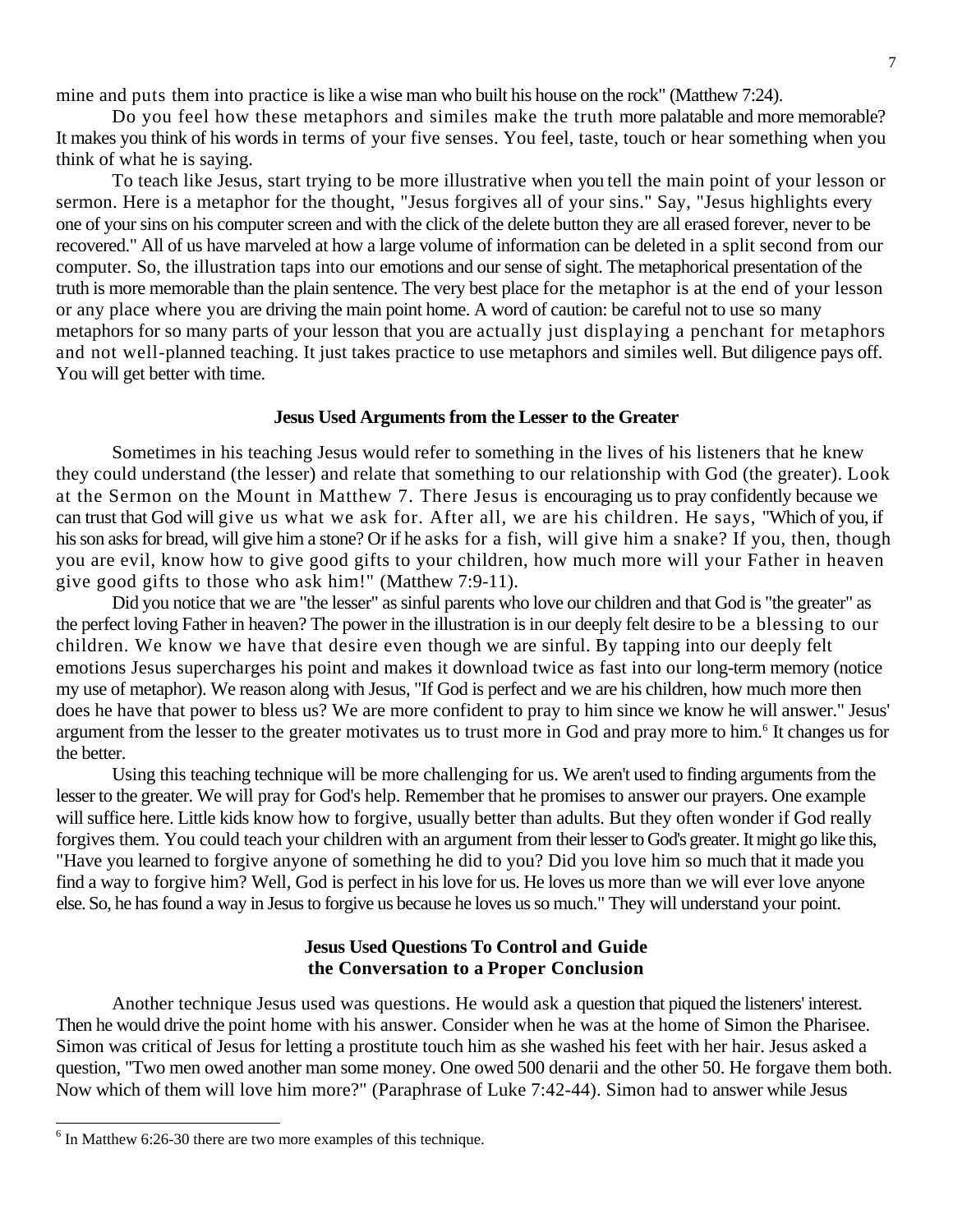controlled the conversation and taught him about grace and the response it provokes.

Whoever asks the questions controls the conversation.<sup>[7](#page-7-0)</sup> Jesus' enemies knew this and tried desperately to control him with questions. But he would refuse to answer bad questions. Instead he would use his own counter questions. He refused to answer the way the question was asked because if you ask the wrong question, you will get the wrong answer every time. Jesus knew this and so he turned the conversation back to the right question. Jesus' enemies would ask, "Should we pay taxes to Caesar or not?" "Whose wife will she be in the resurrection?" By what authority do you do these things (cleanse the temple)?" "Are you greater than our father Abraham?" All of these were wrong questions, and Jesus didn't bother to answer any of them directly. Instead, he gained control of the conversation by asking his own questions. For instance, when they asked him by what authority he cleansed the temple he told them, "I will also ask you one question. If you answer me, I will tell you by what authority I am doing these things. John's baptism—where did it come from? Was it from heaven, or from men?" (Matthew 21:24,25). With his refusal to answer their question and his counter question, Jesus gained control of the conversation. He asked them a question that would reveal the political motives. They couldn't get him to answer without answering his question first and so they just let him have control. Once he had the control he told a parable of two sons, one who obeyed and one who didn't. With a question and a parable he called them to faith.

There is an insight here for our teaching. Often our students are asking questions but they are not asking the right questions. Every now and then a bold teenager will ask, "How far can we go on a date?" If you ever try to answer the question in the way it is asked, you will fall over yourself especially if your answer is challenged. It is better to answer with a question. In response ask, "First of all let me ask you a question. If Jesus were your date how far would you go?" Or "Describe the kind of physical contact that you believe would a) glorify God, b) show respect to your date, c) keep yourselves from being tempted by sexual thoughts, and d) show respect for your date's future spouse." See how the right question can be used to answer the wrong question.<sup>[8](#page-7-1)</sup>

## **Jesus Lived With His Students**

Jesus' teaching was powerful for his disciples for more reasons than just the words he used. A lot had to do with the way he lived. Jesus lived with his disciples in a selfless relationship. He loved them perfectly. They learned to trust him as their friend. Therefore their hearts were open to him. The truth is that one of the reasons we listen to Jesus so easily is that we know him as the One who graciously came to live with us and die for us right here in our world. Knowing he did and does spend time with us makes us want to listen to him. He gave his time so he has our hearts. It is an undeniable fact of human nature that if you selflessly spend time with people, they will respect you and appreciate what you have to say. It underscores a maxim for ministry, *"Whoever gives the time gets the heart."* 

 $\overline{a}$ 

What does that mean for our teaching? It means that we must live with our people. If our contact

<span id="page-7-0"></span> $<sup>7</sup>$  Reporters show us every day that the person asking the questions in a conversation gets to control the conversation and set up the limits</sup> and parameters for an answer. The question itself "boxes in" the responder. For example, Larry King recently asked a preacher named Joel Osteen on national television, "Do you really think that all those millions of Moslems who work hard, pray and love their families the way you do but do not believe in your God are going to hell just because they do not espouse your religion?" He boxed Joel in. If he answered, "Yes," he was not just stating a fact but was saying that he really believed something that Larry King insinuated was bigoted and crazy. He was also condemning people based on what he himself thoughtaccording to Larry. What if he said "No"? He would deny the faith. Joel lapsed in his faith and denied his Savior. He said that his dad had worked with many Moslems and found them to be honest and nice people. They were good folks and he felt he couldn't condemn them to hell. What Joes failed to see was the third choice when someone else is asking you the questions. The third choice is to ask or answer the question that should have been asked. Larry King should have asked, "What were Jesus' claims and what did he do to establish those claims as fact?" Joel could have asked, (without answering Larry's question) "As a Jew do you believe that people are sinners?" Then he could have asked, "Do you know why Jesus died on the cross?" He would therefore make Larry confess the gospel even if he didn't believe it himself. Then Joel could have boldly proclaimed, "God the Father sent Jesus so no one would have to go to hell. Those who trust in Jesus won't."

<span id="page-7-1"></span><sup>8</sup> Rev. Mark Paustian does this very effectively in his two books, *Prepared to Answer* and *More Prepared to Answer.* One should learn how to teach like Jesus by rereading his books every year. For an example see pages 44-50 of *Prepared to Answer*. (NPH 2005)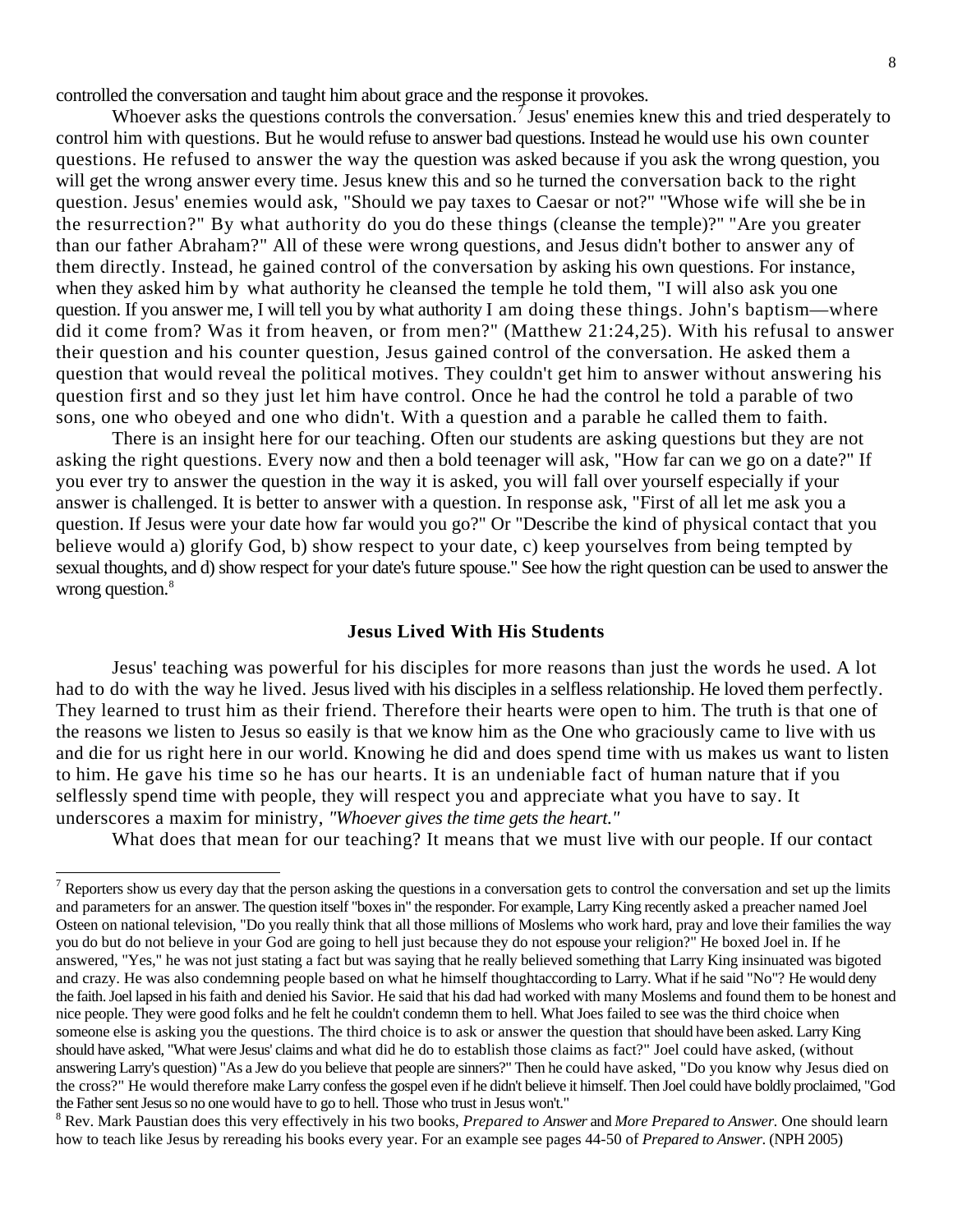with the families in our congregations is only in the sanctuary, fellowship hall, or classroom, then we have diminished our ability to teach them. "Whoever gives the time gets the heart." So here are some suggestions for living with your people. Go to some of the games the children of your congregation play at the local soccer fields on Saturday. Comment on their performance. Praise only, please. Be sad with them when they lose. Jump up and down and hug them when they win. Other thoughts: bring cookies to school for other staff members. Play golf and go fishing even if it is not your thing. Visit your members at their work for lunch. Phone them on their birthdays. Stop by their homes for no reason at all. Offer to give them a ride home once in a great while. Send a get-well card when they are absent from school for being sick. Find out how their vacation went. Email them a hello every now and then. Listen to their silly little stories about whatever. Play with the kids on the playground. Get dirty with them. Attend their city choir concert. Talk about their parents in glowing terms. What ideas can you come up with? Remember, whoever gives the time gets the heart.<sup>[9](#page-8-0)</sup>

Finally, dear pastors and teachers, I leave you with a promise from Jesus. Remember the parable of the growing seed that Jesus taught us in Mark 4:26-29. Seeds planted today will sprout and grow in time.

This is what the kingdom of God is like. A man scatters seed on the ground. Night and day, whether he sleeps or gets up, the seed sprouts and grows, though he does not know how. All by itself the soil produces grain—first the stalk, then the head, then the full kernel in the head. As soon as the grain is ripe, he puts the sickle to it, because the harvest has come.

You know the meaning of that parable and how it applies to your ministry. You are sowing seeds every time you step into your study, your pulpit, your Bible class, and your classroom. We don't have to see the results to know that Jesus' words are true. So, teach like he did. Do it faithfully and with all the creative force you can muster so that some day a rich harvest will be reaped in the lives of those that the Lord entrusts to you to nurture.

This thank-you letter written by a man to his childhood Lutheran elementary school teacher, illustrates the power of teaching like Jesus.

## Dear Mrs. Jones,

 $\overline{a}$ 

I'm just writing to thank you for being noticeable throughout the years I was your student. I noticed that every morning when I arrived at school your car was safely parked in the lot. It told me that my mind was valuable enough to you to be taught well. I noticed on Sunday morning that when you saw me, you walked in my direction to shake my hand and say, "Good morning." It told me I mattered to you as a person not just a student. I noticed when you arrived late to my basketball game and left early but still cheered when I scored that free throw. It told me that you cared about what was important to me. I noticed how the tears welled up in your eyes when you carefully told our class about your grandmother and the pie she made every year for your birthday. It told me you knew what love feels like. I noticed when you giggled right before you got onto Billy Thompson for sticking crayons in his ears. It told me that a sense of humor makes life a little easier to bear. I noticed when you were listening to the pastor in church that you nodded when he talked about Jesus. It told me your faith was in your heart and not just your head. I noticed when you cried at your father's funeral but smiled when you sang, "I know that my Redeemer lives." It told me you understood pain and how it could be mixed with true spiritual joy. I also noticed how you had a lump in your throat when you said goodbye to our class on the last day of school of the last year you had us. It taught me that Christ's love lasts for a lifetime.

Maybe you didn't notice that I was noticing you so much. Frankly, I didn't notice that either, not until now. Now that I am older I can see that the way you taught me, the way you lived in front

<span id="page-8-0"></span> $9$  Why do you think that television has had such an impact on our lives? It is because we have given it so much time in our lives. How do you think gangs succeed in getting kids to do terrible things for their acceptance? It is because they give the time. A district criminal judge in Austin, Texas, once said at a banquet, "In 20 years of sitting on the bench I have only seen 5 men that I believed were hardened, unreachable criminals. The rest just didn't have a dad." See. Whoever gives the time gets the heart. Our teaching will have more power in the hearts of the people we live with.